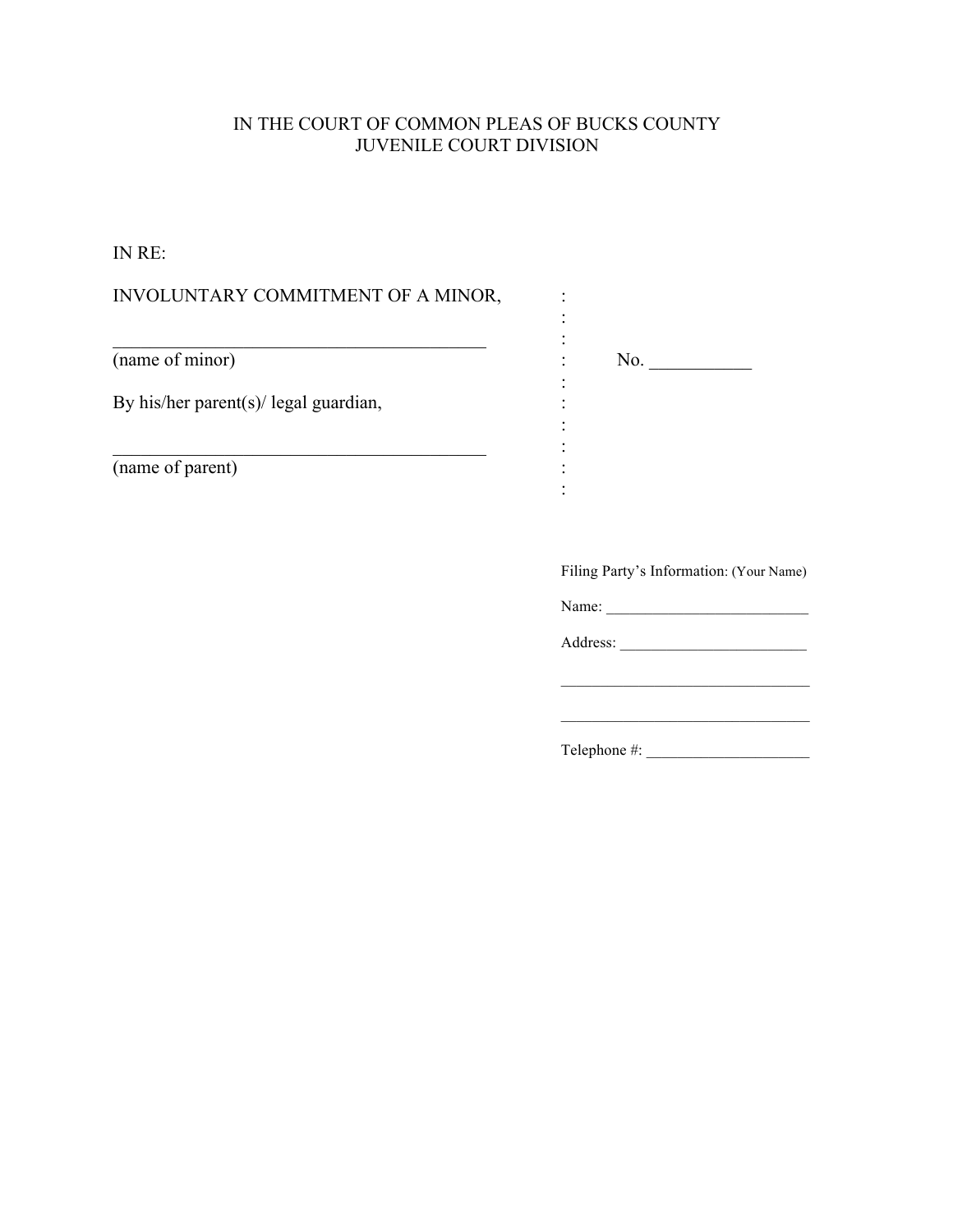## IN THE COURT OF COMMON PLEAS OF BUCKS COUNTY JUVENILE DIVISION

IN RE:

| INVOLUNTARY COMMITMENT OF A MINOR,                                                                                                                                                                               |                                                                                             |
|------------------------------------------------------------------------------------------------------------------------------------------------------------------------------------------------------------------|---------------------------------------------------------------------------------------------|
| <u> 1980 - Jan James James, martin amerikan basar (</u><br>By his/her parent(s)/guardian,<br><u> 1989 - Johann John Stoff, deutscher Stoffen und der Stoffen und der Stoffen und der Stoffen und der Stoffen</u> | No.                                                                                         |
| <u> 1980 - Johann John Stein, marwolaeth a bhannaich an t-Amhain an t-Amhain an t-Amhain an t-Amhain an t-Amhain</u><br>PETITION FOR INVOLUNTARY COMMITMENT OF A MINOR                                           |                                                                                             |
|                                                                                                                                                                                                                  |                                                                                             |
| father / legal guardian of the minor child (child's name)<br><u> 1989 - Johann John Stoff, deutscher Stoffen und der Stoffen und der Stoffen und der Stoffen und der Stoffen</u>                                 |                                                                                             |
| 2. Petitioner currently resides at (give full address):                                                                                                                                                          |                                                                                             |
|                                                                                                                                                                                                                  | Pennsylvania.                                                                               |
|                                                                                                                                                                                                                  |                                                                                             |
|                                                                                                                                                                                                                  | 4 (a). The Minor, ______________________________, currently resides at (give full address): |
|                                                                                                                                                                                                                  | _, Pennsylvania.                                                                            |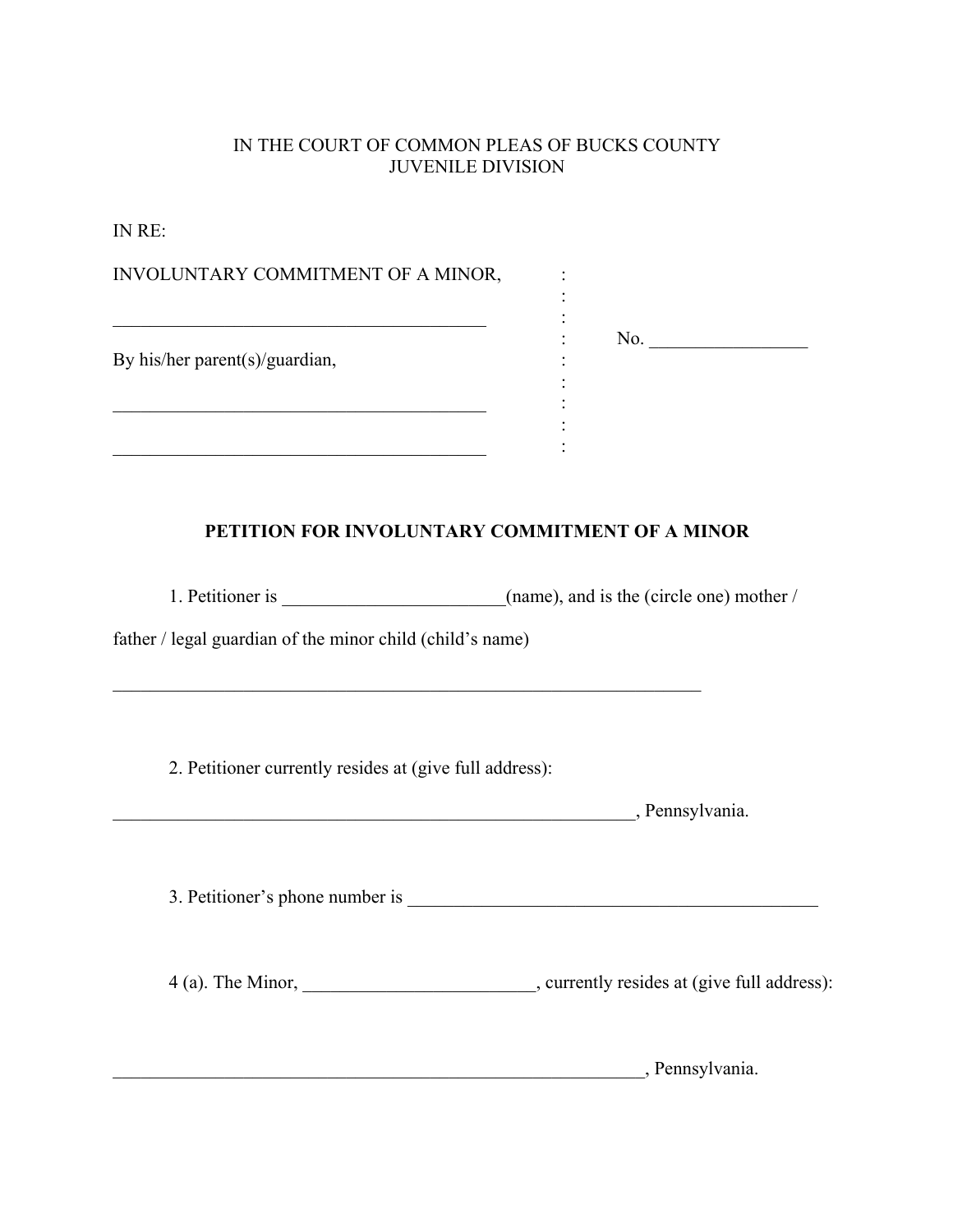| address):<br>Pennsylvania.<br>6. The Minor is ________ years of age. His/her birthdate is ____________________. A<br>copy of a recent photograph of the Minor is attached hereto at Exhibit "A"<br>7. Is the Minor currently involved with Juvenile Probation? Yes_________ No ________<br>9. Previous efforts at treatment have included:<br><u> 1989 - Johann Harry Harry Harry Harry Harry Harry Harry Harry Harry Harry Harry Harry Harry Harry Harry Harry</u><br><u> 1989 - Johann Barbara, marka marka masjid aka masjid aka masjid aka masjid aka masjid aka masjid aka masjid a</u><br><u> 1989 - Johann John Stoff, deutscher Stoff, der Stoff, der Stoff, der Stoff, der Stoff, der Stoff, der Stoff, d</u><br>,我们也不能在这里的人,我们也不能在这里的人,我们也不能在这里的人,我们也不能在这里的人,我们也不能在这里的人,我们也不能在这里的人,我们也不能在这里的人,我们也 | 4 (b). The Minor, ________________________________, may also be found at (give full |  |  |
|-------------------------------------------------------------------------------------------------------------------------------------------------------------------------------------------------------------------------------------------------------------------------------------------------------------------------------------------------------------------------------------------------------------------------------------------------------------------------------------------------------------------------------------------------------------------------------------------------------------------------------------------------------------------------------------------------------------------------------------------------------------------------------------------------------------|-------------------------------------------------------------------------------------|--|--|
|                                                                                                                                                                                                                                                                                                                                                                                                                                                                                                                                                                                                                                                                                                                                                                                                             |                                                                                     |  |  |
|                                                                                                                                                                                                                                                                                                                                                                                                                                                                                                                                                                                                                                                                                                                                                                                                             |                                                                                     |  |  |
|                                                                                                                                                                                                                                                                                                                                                                                                                                                                                                                                                                                                                                                                                                                                                                                                             |                                                                                     |  |  |
|                                                                                                                                                                                                                                                                                                                                                                                                                                                                                                                                                                                                                                                                                                                                                                                                             |                                                                                     |  |  |
|                                                                                                                                                                                                                                                                                                                                                                                                                                                                                                                                                                                                                                                                                                                                                                                                             |                                                                                     |  |  |
|                                                                                                                                                                                                                                                                                                                                                                                                                                                                                                                                                                                                                                                                                                                                                                                                             |                                                                                     |  |  |
|                                                                                                                                                                                                                                                                                                                                                                                                                                                                                                                                                                                                                                                                                                                                                                                                             |                                                                                     |  |  |
|                                                                                                                                                                                                                                                                                                                                                                                                                                                                                                                                                                                                                                                                                                                                                                                                             |                                                                                     |  |  |
|                                                                                                                                                                                                                                                                                                                                                                                                                                                                                                                                                                                                                                                                                                                                                                                                             |                                                                                     |  |  |
|                                                                                                                                                                                                                                                                                                                                                                                                                                                                                                                                                                                                                                                                                                                                                                                                             |                                                                                     |  |  |
|                                                                                                                                                                                                                                                                                                                                                                                                                                                                                                                                                                                                                                                                                                                                                                                                             |                                                                                     |  |  |
|                                                                                                                                                                                                                                                                                                                                                                                                                                                                                                                                                                                                                                                                                                                                                                                                             |                                                                                     |  |  |
|                                                                                                                                                                                                                                                                                                                                                                                                                                                                                                                                                                                                                                                                                                                                                                                                             |                                                                                     |  |  |
|                                                                                                                                                                                                                                                                                                                                                                                                                                                                                                                                                                                                                                                                                                                                                                                                             |                                                                                     |  |  |
|                                                                                                                                                                                                                                                                                                                                                                                                                                                                                                                                                                                                                                                                                                                                                                                                             |                                                                                     |  |  |
|                                                                                                                                                                                                                                                                                                                                                                                                                                                                                                                                                                                                                                                                                                                                                                                                             |                                                                                     |  |  |
|                                                                                                                                                                                                                                                                                                                                                                                                                                                                                                                                                                                                                                                                                                                                                                                                             |                                                                                     |  |  |
|                                                                                                                                                                                                                                                                                                                                                                                                                                                                                                                                                                                                                                                                                                                                                                                                             |                                                                                     |  |  |
|                                                                                                                                                                                                                                                                                                                                                                                                                                                                                                                                                                                                                                                                                                                                                                                                             |                                                                                     |  |  |
|                                                                                                                                                                                                                                                                                                                                                                                                                                                                                                                                                                                                                                                                                                                                                                                                             |                                                                                     |  |  |
|                                                                                                                                                                                                                                                                                                                                                                                                                                                                                                                                                                                                                                                                                                                                                                                                             |                                                                                     |  |  |

10. The Minor is a drug and/or alcohol dependent person and is incapable or unwilling to accept voluntary treatment services.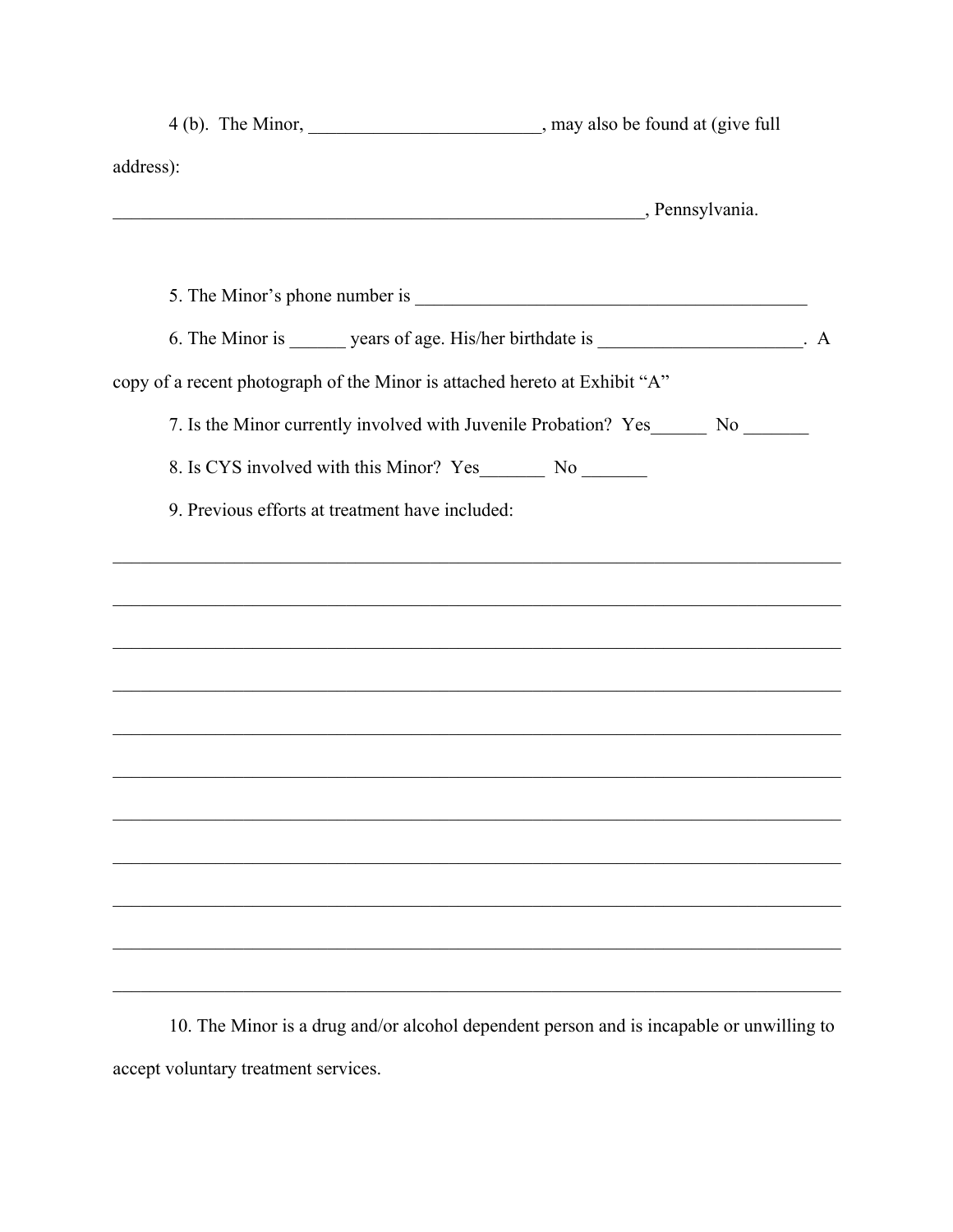11. Involuntary commitment for treatment is necessary because:

(Tell exactly why involuntary commitment is necessary)

(You may attach a second sheet if necessary. Do not write on the back of any pages)

12. The Minor is/is not (circle one) covered by insurance.

Name of insurance provider:

Name of policy holder:

Policy number:

WHEREFORE, Petitioner respectfully requests this Court to order involuntary drug and/or alcohol commitment for the aforementioned Minor.

Petitioner's Signature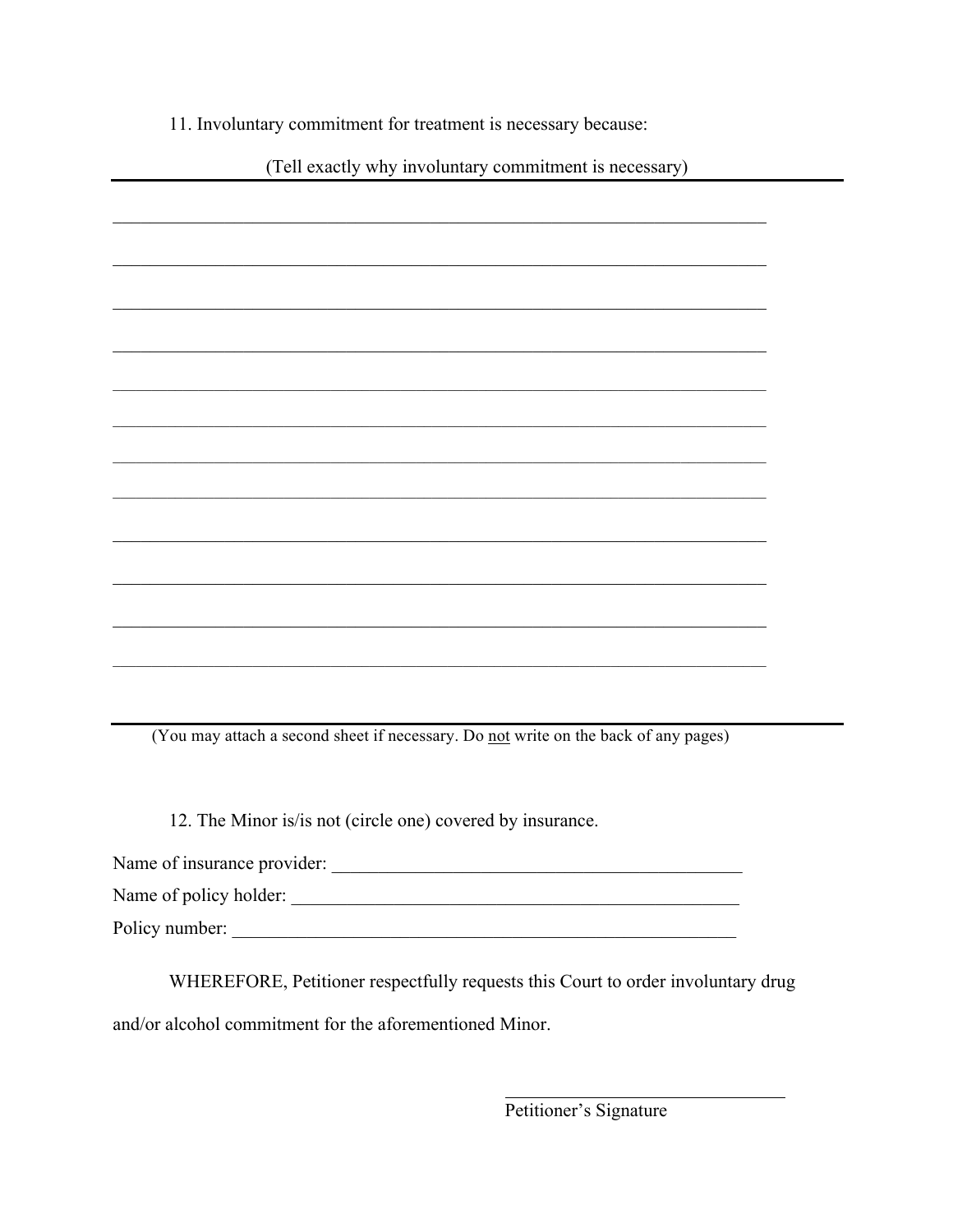# АТТАСН РНОТО

EXHIBIT "A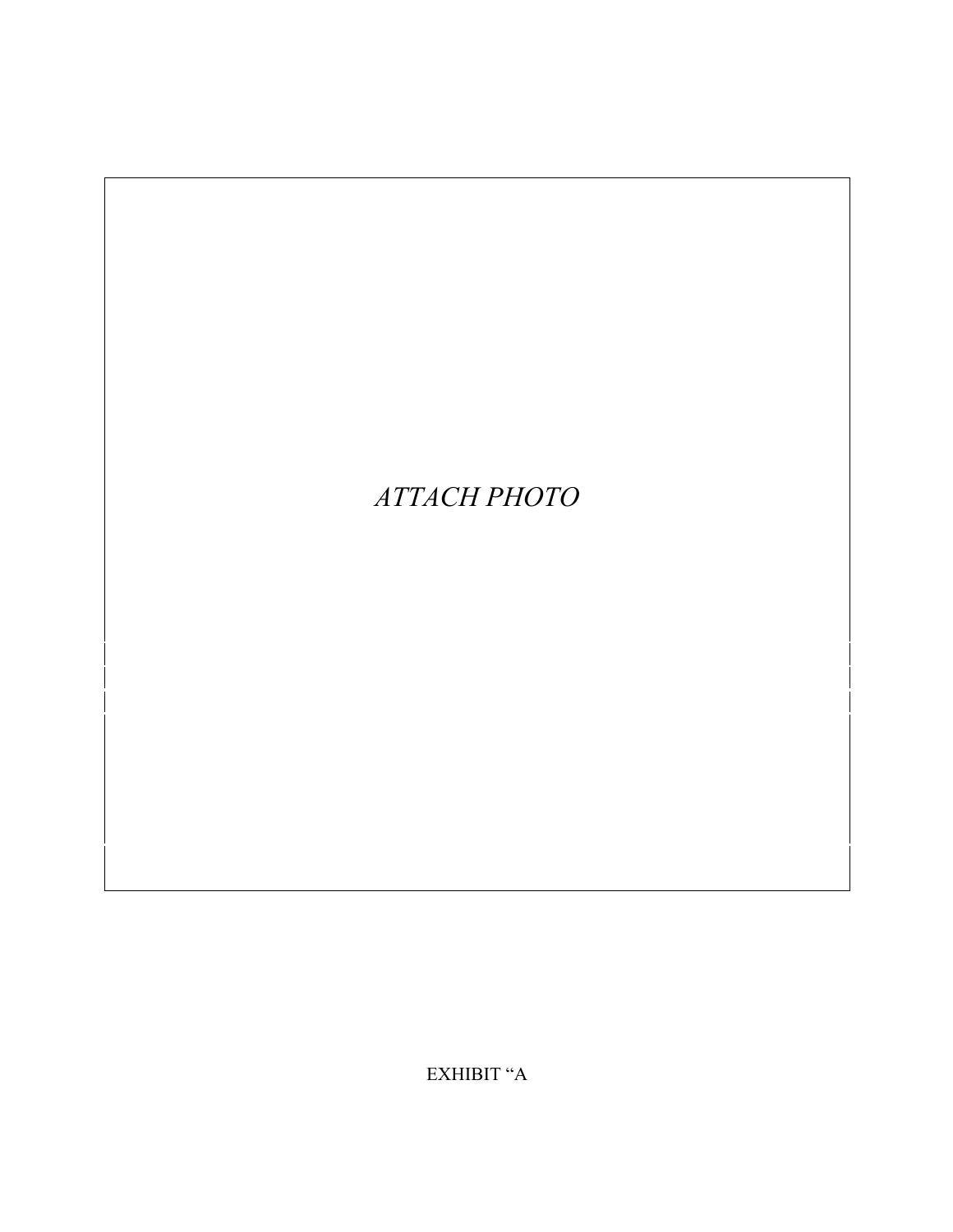#### **VERIFICATION**

I, state that I am the Petitioner in the within matter and verify that the statements made in the foregoing Petition for Involuntary Commitment of a Minor are true and correct. I further understand that false statements herein are made subject to the penalties of 18 Pa. Cons. Stat. § 4904, relating to unsworn falsification to authorities which provides that if I knowingly make false averments, I may be subject to criminal penalties.

Petitioner

\_\_\_\_\_\_\_\_\_\_\_\_\_\_\_\_\_\_\_\_\_\_\_\_\_\_\_

\_\_\_\_\_\_\_\_\_\_\_\_\_\_\_\_\_\_\_\_\_\_\_\_\_\_\_

date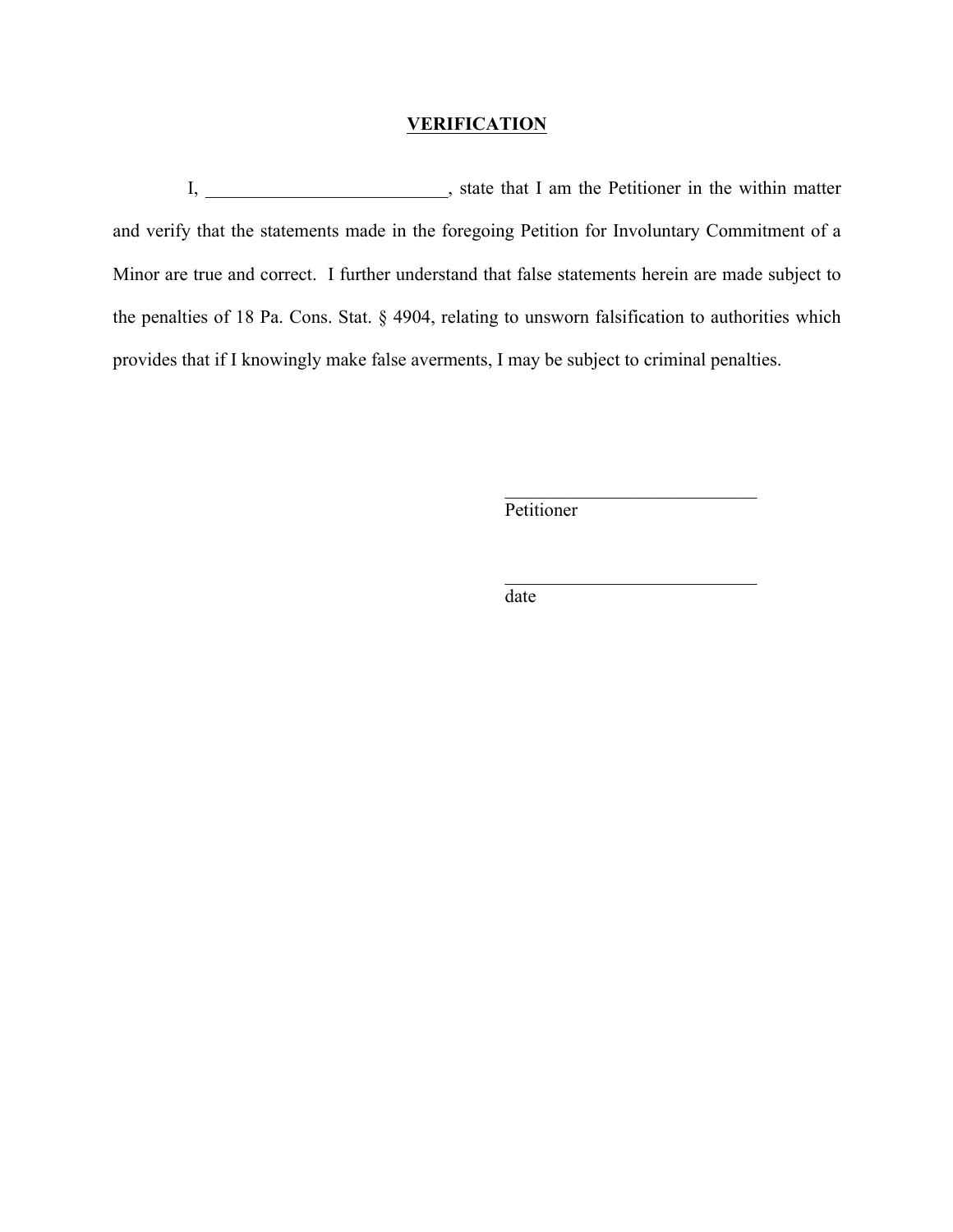## IN THE COURT OF COMMON PLEAS OF BUCKS COUNTY JUVENILE DIVISION

IN RE:

| INVOLUNTARY COMMITMENT OF A MINOR,                                                                                                                                                                                  |                                                                                        |
|---------------------------------------------------------------------------------------------------------------------------------------------------------------------------------------------------------------------|----------------------------------------------------------------------------------------|
| <u> 1989 - Johann Barnett, fransk politiker (d. 1989)</u><br>By his/her parent(s)/guardian,<br><u> 1989 - Johann John Stoff, mars eta berriaren 1989 - Johann Stoff, marrar eta baten erroman eta baten erroman</u> | No.                                                                                    |
| <u> 1989 - Johann Stoff, Amerikaansk politiker (</u>                                                                                                                                                                | ORDER                                                                                  |
|                                                                                                                                                                                                                     | AND NOW, this _______ day of ________________, 20_____, it is hereby                   |
| <b>ORDERED</b> as follows:                                                                                                                                                                                          |                                                                                        |
|                                                                                                                                                                                                                     | 1. A hearing on the Petition for Involuntary Commitment is scheduled for the           |
|                                                                                                                                                                                                                     |                                                                                        |
| Bucks County Justice Center, Doylestown, Pennsylvania.                                                                                                                                                              |                                                                                        |
|                                                                                                                                                                                                                     |                                                                                        |
| minor in this action.                                                                                                                                                                                               |                                                                                        |
|                                                                                                                                                                                                                     |                                                                                        |
|                                                                                                                                                                                                                     | accordance with 71 P.S. 1690.112a(b)(2), and shall testify the hearing in this matter. |

## BY THE COURT

 $\mathcal{L}_\text{max}$ 

J.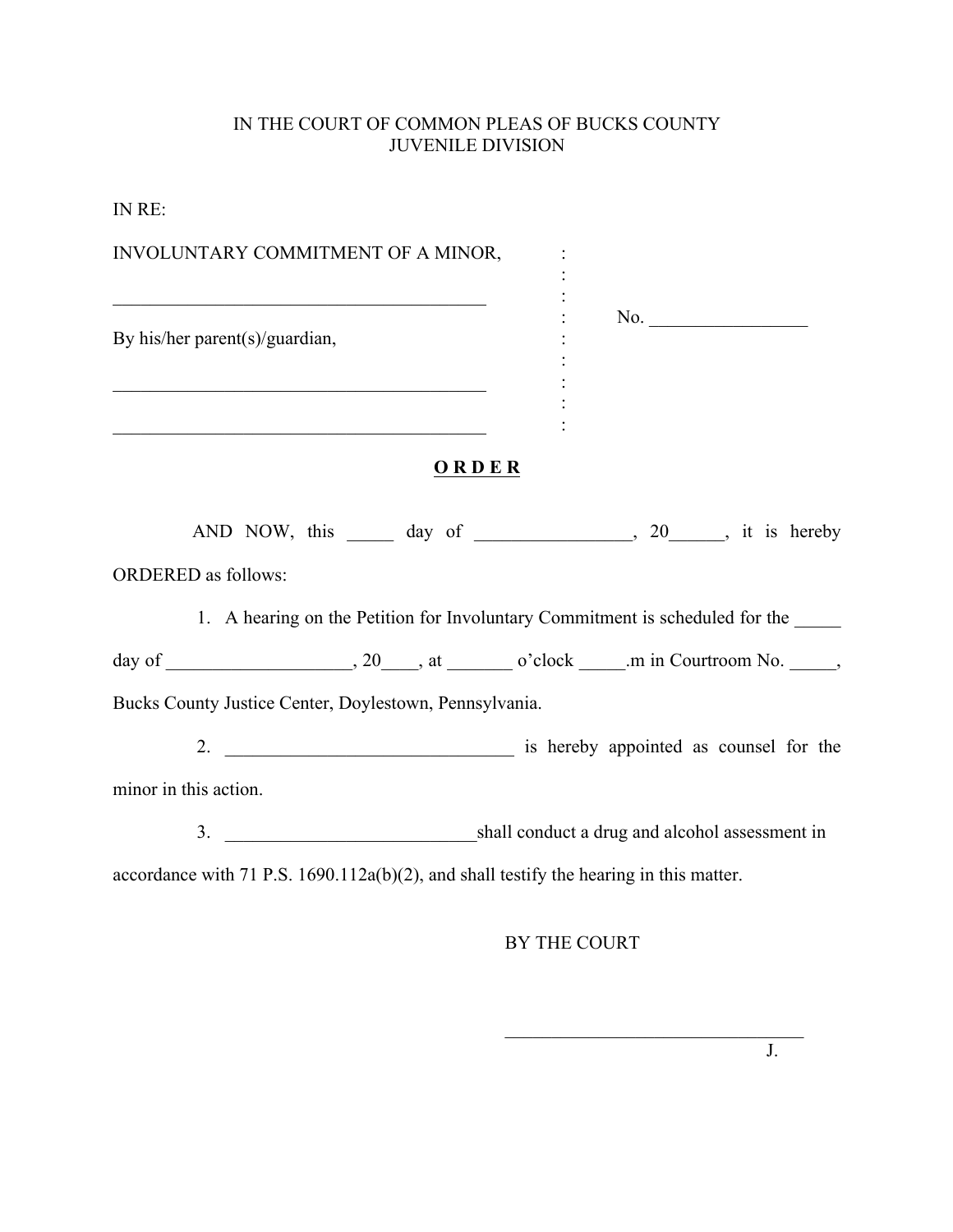### IN THE COURT OF COMMON PLEAS OF BUCKS COUNTY JUVENILE COURT

IN RE: : INVOLUNTARY COMMITMENT OF A MINOR, :  $\mathcal{L}_\text{max}$  , and the set of the set of the set of the set of the set of the set of the set of the set of the set of the set of the set of the set of the set of the set of the set of the set of the set of the set of the : No.  $\qquad$ By his/her parent(s)/guardian, :  $\frac{1}{\sqrt{2\pi}}$ **O R D E R**

AND NOW, this \_\_\_\_\_ day of \_\_\_\_\_\_\_\_\_\_\_\_\_\_\_, 20\_\_\_\_, the Bucks County Sheriff is ORDERED to serve the minor identified above with the attached Notice of Hearing and Petition for Involuntary Commitment of a Minor in the above-captioned matter forthwith.

BY THE COURT

 $\mathcal{L}_\text{max}$ 

J.